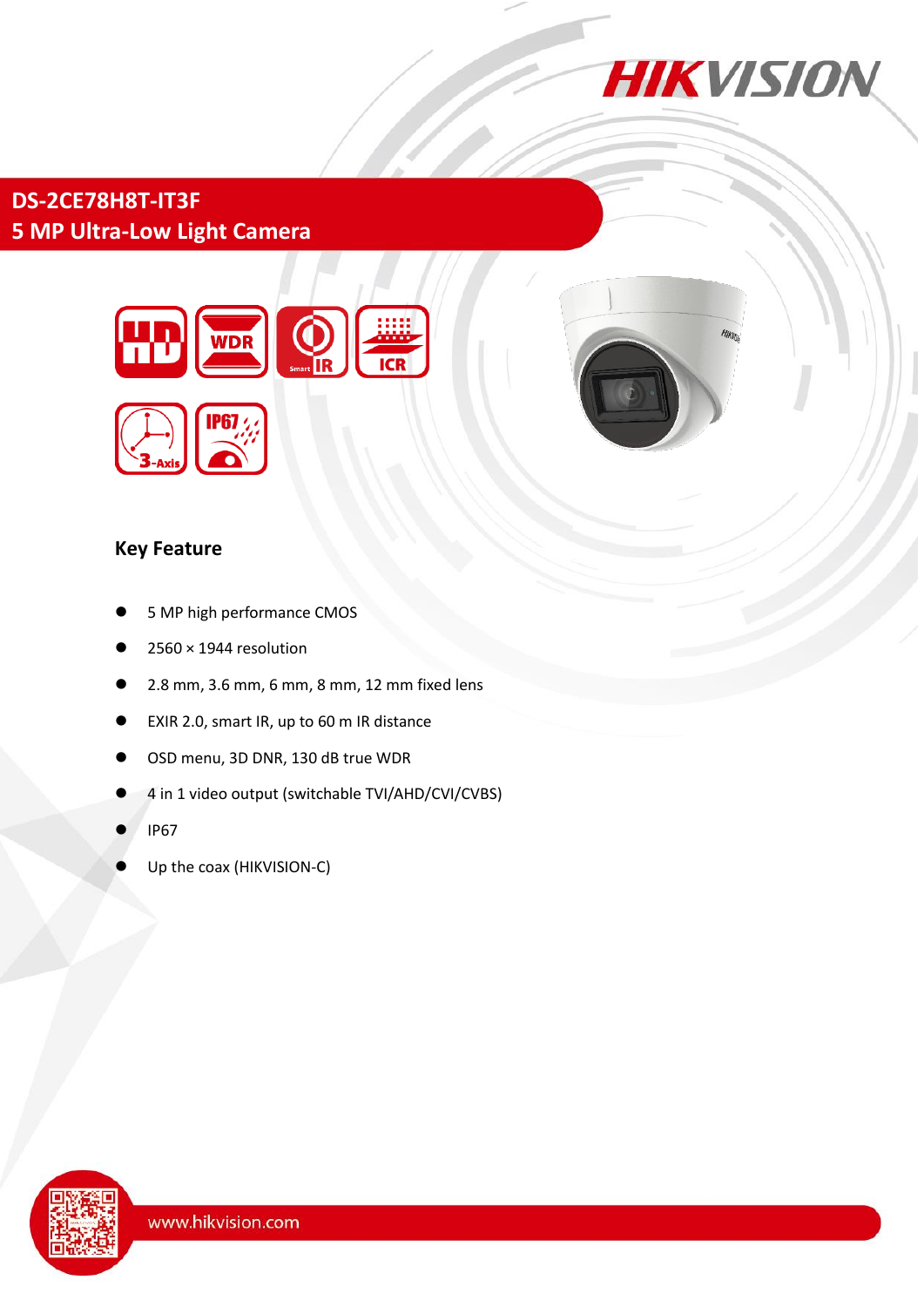

# **Specification**

X

| <b>Camera</b>                       |                                                                                                                                                              |
|-------------------------------------|--------------------------------------------------------------------------------------------------------------------------------------------------------------|
| Image Sensor                        | 5 megapixel progressive scan CMOS                                                                                                                            |
| Signal System                       | PAL/NTSC                                                                                                                                                     |
| Resolution                          | 2560 (H) $\times$ 1944 (V)                                                                                                                                   |
| Min. Illumination                   | Color: 0.003 Lux@(F1.2, AGC ON), 0 Lux with IR                                                                                                               |
| <b>Frame Rate</b>                   | TVI: 2 MP@25fps, 2 MP@30fps, 4 MP@25fps, 4 MP@30fps, 5 MP@20fps<br>AHD: 4 MP@25fps, 4 MP@30fps, 5 MP@20fps<br>CVI: 4 MP@25fps, 4 MP@30fps<br>CVBS: PAL, NTSC |
| <b>Shutter Time</b>                 | PAL: 1/25 s to 1/50,000 s<br>NTSC: 1/30 s to 1/50,000 s                                                                                                      |
| Lens                                | 2.8 mm, 3.6 mm, 6 mm, 8 mm, 12 mm fixed lens                                                                                                                 |
| <b>Horizontal Field of View</b>     | 98° (2.8 mm), 78° (3.6 mm), 48° (6 mm), 37° (8 mm), 23° (12 mm)                                                                                              |
| Lens Mount                          | M12                                                                                                                                                          |
| Day & Night                         | IR cut filter                                                                                                                                                |
| Angle Adjustment (Bracket)          | Pan: 0° to 360°, Tilt:0° to 75°, Rotate: 0° to 360°                                                                                                          |
| Synchronization                     | Internal synchronization                                                                                                                                     |
| <b>WDR</b> (Wide Dynamic Range)     | $\geq$ 130 dB                                                                                                                                                |
| <b>Menu</b>                         |                                                                                                                                                              |
| AGC                                 | Yes                                                                                                                                                          |
| Day/Night Mode                      | Auto/Color/BW (Black and White)                                                                                                                              |
| <b>White Balance</b>                | Auto/Manual                                                                                                                                                  |
| <b>BLC (Backlight Compensation)</b> | Yes                                                                                                                                                          |
| <b>WDR</b>                          | Yes                                                                                                                                                          |
| 3D DNR                              | Level 1 to 9                                                                                                                                                 |
| Privacy Mask                        | 4 programmable privacy masks                                                                                                                                 |
| <b>Motion Detection</b>             | 4 programmable areas                                                                                                                                         |
| Language                            | English                                                                                                                                                      |
| <b>Functions</b>                    | Brightness, Sharpness, 3D DNR, Mirror, Smart IR                                                                                                              |
| <b>Interface</b>                    |                                                                                                                                                              |
| Video Output                        | 1 HD analog output                                                                                                                                           |
| Switch Button                       | TVI/AHD/CVI/CVBS                                                                                                                                             |
| <b>General</b>                      |                                                                                                                                                              |
| <b>Operating Conditions</b>         | -40 °C to 60 °C (-40 °F to 140 °F), humidity: 90% or less (non-condensing)                                                                                   |
| Power Supply                        | 12 VDC ±25%<br>*You are recommended to use one power adapter to supply the power for one camera.                                                             |
| Power Consumption                   | Max. 5.8 W                                                                                                                                                   |
| Protection Level                    | <b>IP67</b>                                                                                                                                                  |
| Material                            | Enclosure: Plastic<br>Main body: Metal                                                                                                                       |
| IR Range                            | Up to 60 m                                                                                                                                                   |
| Communication                       | Up the coax, Protocol: HIKVISION-C (TVI output)                                                                                                              |
| Dimensions                          | $\Phi$ 109.82 mm × 91.03 mm ( $\Phi$ 4.32" × 3.6")                                                                                                           |
| Weight                              | Approx. 310 g (0.68 lb.)                                                                                                                                     |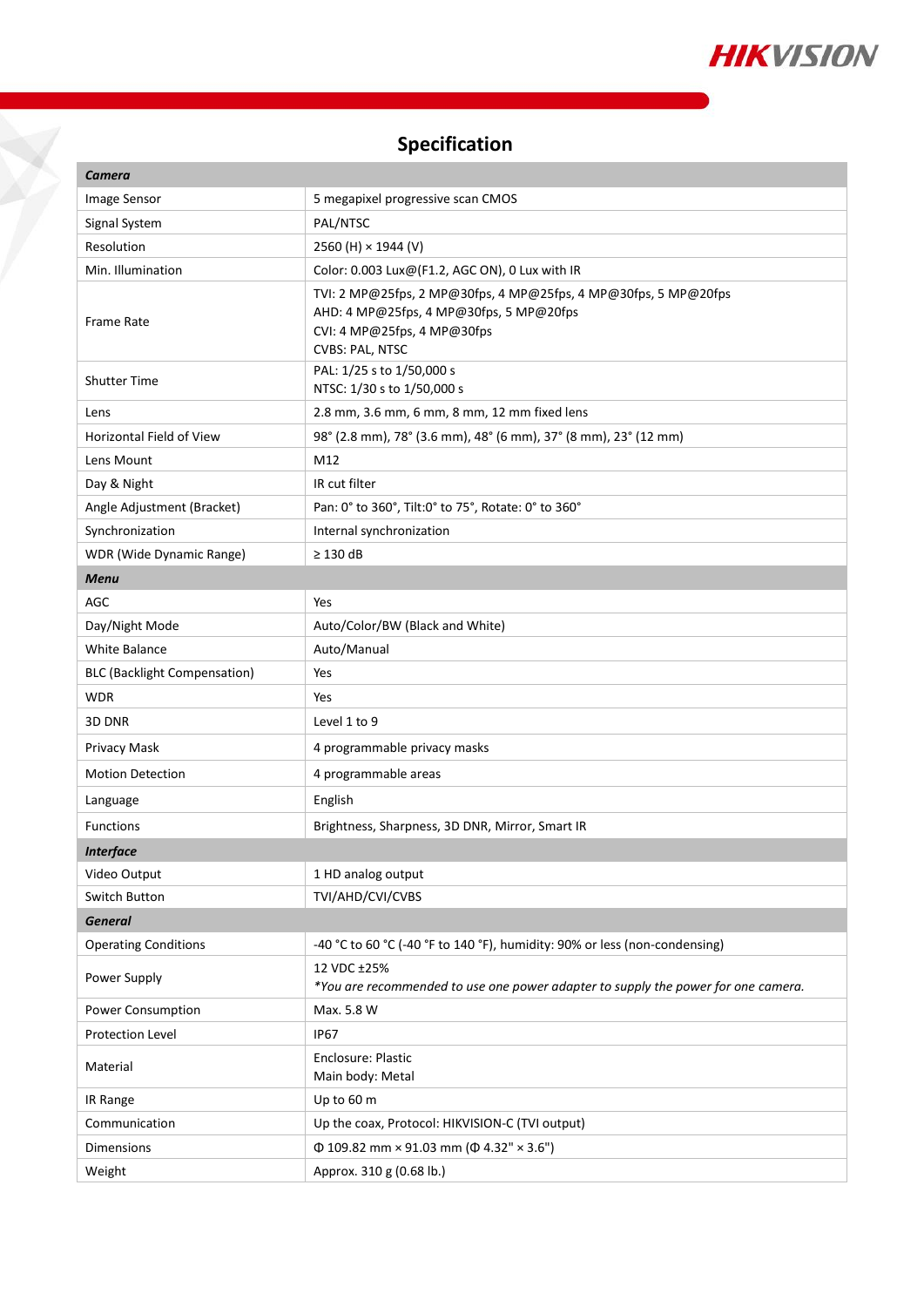

## **Order Model**

DS-2CE78H8T-IT3F

### **Dimension**